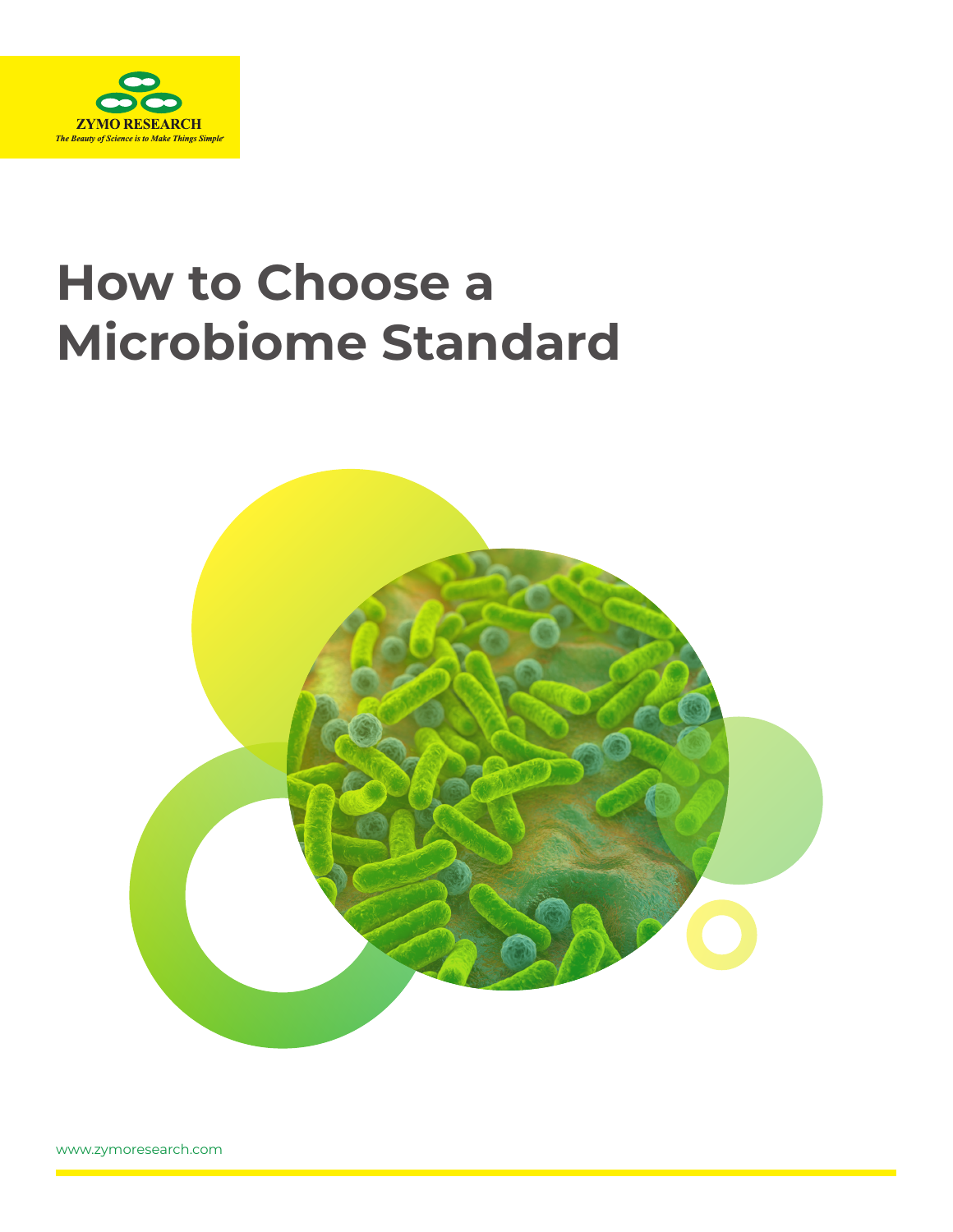# **Controls and Standards in Microbiome Research**

The advancement of NGS based technologies has led to a rapid growth in the field of microbiome research and deciphering microbial community composition, function, and interactions. Many studies conclude that technical variability in microbiome processing methods leads to significant variations in results<sup>1-3</sup>. Most of the discrepancies in reporting are explained by differences among the methods for nucleic acid extraction, NGS library preparation, bioinformatic data processing, and the choice of reference databases. Despite the complexity and variation introduced by varying protocols and methods for each step of the microbiomics workflow, data is being generated at an unprecedented pace. In many cases, a lack of proper controls or comparison to microbiome reference materials means that important and high-impact conclusions cannot be reproduced or reliably compared to similar data sets.

Commonly used and accepted controls or reference reagents are often called 'standards' because their inclusion and consideration allow for comparisons of methods, equipment, and protocols. Microbiome standards are imperative for microbial community profiling and analysis. Whereas the microbial compositions of experimental samples are variable and often unknown, microbiome standards provide a common, accurate, and consistent measurement as a basis for comparison. By providing a common control to measure and evaluate performance,

microbiome standards indicate biases allowing users to verify and optimize methods, enable inter-lab comparisons, and ensure reproducibility.

# **How to Select the Appropriate Microbiome Controls**

The principle of a microbiome standard is simple: use a well characterized, quantified, and known microbial input to perform experimental procedures and evaluate consistency of the output. Standards can then be run as a parallel quality control to experimental samples to evaluate the consistency of the method. The resulting profile provides a basis to calibrate and when needed, begin troubleshooting. Several different types of NGS Microbiome controls are available, each detecting different and sometimes overlapping parts of the complex microbiome processing workflow. This article is meant to aid in selecting the appropriate reference reagents and controls for your microbiome experiments.

# **Mock Communities, True Diversity Reference, and Spike-in Controls**

Several categories of microbiome reference reagents are available including microbial mock communities, true diversity reference material, and spike-in controls. Each category has overlapping characteristics, such as the use as positive controls, and each detects different biases throughout the microbiome analysis workflow.

| <b>Mock Community Standards (Cellular)</b>                          |                                                                                                                                                   |  |  |  |  |  |  |  |  |
|---------------------------------------------------------------------|---------------------------------------------------------------------------------------------------------------------------------------------------|--|--|--|--|--|--|--|--|
| <b>Standards</b>                                                    | <b>Suggested Applications</b>                                                                                                                     |  |  |  |  |  |  |  |  |
| ZymoBIOMICS™ Microbial Community Standard                           | General optimization and benchmarking<br>$\bullet$<br>Positive control for microbial lysis<br>٠                                                   |  |  |  |  |  |  |  |  |
| ZymoBIOMICS™ Gut Microbiome Standard                                | General optimization and benchmarking for gut microbiome<br>workflows<br>Assess cross-kingdom, strain-level resolution, and pathogen<br>detection |  |  |  |  |  |  |  |  |
| ZymoBIOMICS™ Microbial Community Standard II (Log Distribution)     | Assessing detection limit of whole workflows beginning with DNA<br>$\bullet$<br>extractions                                                       |  |  |  |  |  |  |  |  |
| <b>Mock Community Standards (DNA)</b>                               |                                                                                                                                                   |  |  |  |  |  |  |  |  |
| ZymoBIOMICS™ Microbial Community DNA Standard                       | Optimization and positive control for library preparation and<br>bioinformatics                                                                   |  |  |  |  |  |  |  |  |
| ZymoBIOMICS™ HMW DNA Standard                                       | Optimization and positive control for long-read sequencing library<br>$\bullet$<br>preparation and bioinformatics                                 |  |  |  |  |  |  |  |  |
| ZymoBIOMICS™ Microbial Community DNA Standard II (Log Distribution) | Assessing detection limits of library preparation and bioinformatics                                                                              |  |  |  |  |  |  |  |  |
| <b>True Diversity Reference</b>                                     |                                                                                                                                                   |  |  |  |  |  |  |  |  |
| ZymoBIOMICS™ Fecal Reference with TruMatrix™ Technology             | Assessing taxonomic assignment and bioinformatic processing<br>parameters<br>Enable inter-lab and inter-study data comparisons                    |  |  |  |  |  |  |  |  |
| <b>Spike-In Controls</b>                                            |                                                                                                                                                   |  |  |  |  |  |  |  |  |
| ZymoBIOMICS™ Spike-in Control I (High Microbial Load)               | In situ extraction control and absolute quantification for high<br>biomass samples                                                                |  |  |  |  |  |  |  |  |
| ZymoBIOMICS™ Spike-in Control II (Low Microbial Load)               | In situ extraction control and absolute quantification for low biomass<br>samples                                                                 |  |  |  |  |  |  |  |  |

#### **Table 1 – Microbiome Standards and Controls Suggested Use**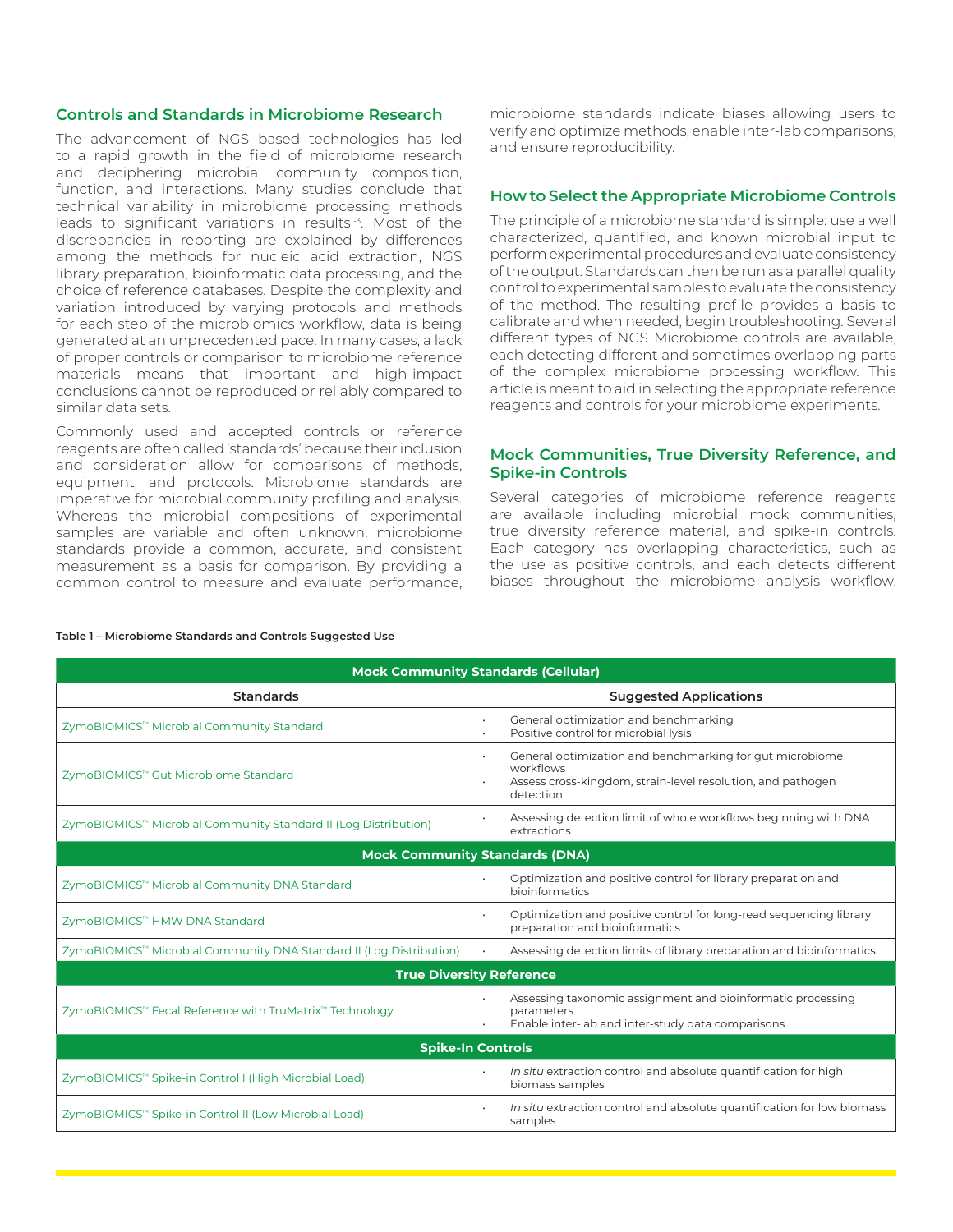The categories of microbiome standards and suggested applications are listed in Table 1.

Mock communities are accurately quantified and welldefined artificial microbial communities that act as ground truths of known composition and abundance. On the other hand, a true diversity reference is created from a specified natural source, such as human stool, stabilized and homogenized to be a common and consistent control material containing a true-to-to life microbial profile and diversity. Finally, while mock communities and true diversity references are meant to be used in parallel to experimental samples, spike-in controls are added directly to experimental samples and processed within each sample. The defined abundance of the spike-ins' unique species allows for absolute cell number quantification and quality control for each individual sample.

### **Cellular Mock Community Standards**

Mock communities generated from whole cells are the most commonly used microbiome standard because they function as positive controls for the entire workflow. But perhaps more importantly, cellular mock communities such as the [ZymoBIOMICS™ Microbial Community](https://www.zymoresearch.com/products/zymobiomics-microbial-community-standard) [Standard](https://www.zymoresearch.com/products/zymobiomics-microbial-community-standard) are used to optimize and compare microbial lysis methods<sup>4-5</sup> because they contain equal abundances of species with a wide range of cell wall recalcitrance and cell size. By comparing the resulting profile to the theoretical profile, the ability of the lysis method can be assessed. For example, if the Gram-negative bacteria in the mock community profile are observed to be in excess while the Gram-positive bacteria are deficient compared to the theoretical abundance, the lysis method may struggle to break open thicker cell walls.

Additionally, site-specific microbial standards are another type of mock communities with their own uses. For example, the [ZymoBIOMICS™ Gut Microbiome Standard](https://www.zymoresearch.com/products/zymobiomics-gut-microbiome-standard)  contains 21 microbial strains from 3 kingdoms to allow for the evaluation of methods analyzing the gut microbiome and to act as a general positive control<sup>6-7</sup>.

Finally, log-distributed mock community standards, such as the [ZymoBIOMICS™ Microbial Community Standard II](https://www.zymoresearch.com/products/zymobiomics-microbial-community-standard-ii-log-distribution)  [\(Log Distribution\)](https://www.zymoresearch.com/products/zymobiomics-microbial-community-standard-ii-log-distribution), contain species at different abundances ranging from  $10^2 - 10^8$  cells per prep. This logarithmic

|                                                       | <b>Mock Community (Cellular)</b>                               |                                                                                    |                                            | <b>Mock Community (DNA)</b>                                   |                                                                                           |                                            | <b>True</b><br><b>Diversity</b><br><b>Reference</b>                                                       | <b>Spike-In Controls</b>                              |                                                                                         |
|-------------------------------------------------------|----------------------------------------------------------------|------------------------------------------------------------------------------------|--------------------------------------------|---------------------------------------------------------------|-------------------------------------------------------------------------------------------|--------------------------------------------|-----------------------------------------------------------------------------------------------------------|-------------------------------------------------------|-----------------------------------------------------------------------------------------|
|                                                       | ZymoBIOMICS <sup>™</sup><br>Microbial<br>Community<br>Standard | ZymoBIOMICS™<br>Microbial<br>Community<br><b>Standard II (Log</b><br>Distribution) | ZymoBIOMICS™<br>Gut Microbiome<br>Standard | ZymoBIOMICS™<br>Microbial<br>Community<br><b>DNA Standard</b> | ZymoBIOMICS™<br>Microbial<br>Community<br><b>DNA Standard</b><br>II (Log<br>Distribution) | ZymoBIOMICS™<br><b>HMW DNA</b><br>Standard | ZymoBIOMICS <sup>®</sup><br><b>Genuine Fecal</b><br>Standard with<br>TruMatrix <sup>™</sup><br>Technology | ZymoBIOMICS <sup>™</sup><br>Spike-in Control<br>Load) | ZymoBIOMICS™<br><b>Spike-in Control</b><br>I (High Microbial II (Low Microbial<br>Load) |
| <b>Application</b>                                    | D6300                                                          | D6310                                                                              | D6331                                      | D6305                                                         | D6311                                                                                     | D6322                                      | D6323                                                                                                     | D6320                                                 | D6321                                                                                   |
| <b>General</b><br><b>Microbiome</b><br><b>Samples</b> |                                                                |                                                                                    |                                            |                                                               |                                                                                           |                                            |                                                                                                           |                                                       |                                                                                         |
| <b>Fecal Samples</b>                                  |                                                                |                                                                                    | ✓                                          |                                                               |                                                                                           |                                            | ✓                                                                                                         | ✓                                                     |                                                                                         |
| <b>Assessing</b><br><b>Detection Limit</b>            |                                                                |                                                                                    |                                            |                                                               |                                                                                           |                                            |                                                                                                           |                                                       |                                                                                         |
| <b>Long Read</b><br><b>Sequencing</b>                 | $\checkmark$                                                   |                                                                                    | ✓                                          |                                                               |                                                                                           | $\checkmark$                               |                                                                                                           |                                                       |                                                                                         |
| <b>High Diversity</b>                                 |                                                                |                                                                                    |                                            |                                                               |                                                                                           |                                            |                                                                                                           |                                                       |                                                                                         |
| <b>Internal</b><br><b>Spike-ins</b>                   |                                                                |                                                                                    |                                            |                                                               |                                                                                           |                                            |                                                                                                           | ✓                                                     |                                                                                         |
| <b>Targeted</b><br>(16S, 1TS)<br><b>Sequencing</b>    | ✓                                                              | ✓                                                                                  | ✓                                          |                                                               | ✓                                                                                         | ✓                                          | ✓                                                                                                         |                                                       |                                                                                         |
| <b>Metagenomic</b><br>(Shotgun)<br><b>Sequencing</b>  | ✓                                                              |                                                                                    | ✓                                          |                                                               | $\checkmark$                                                                              | ✓                                          |                                                                                                           | $\checkmark$                                          |                                                                                         |

#### **Table 2 – ZymoBIOMICS™ Standards, References, and Controls**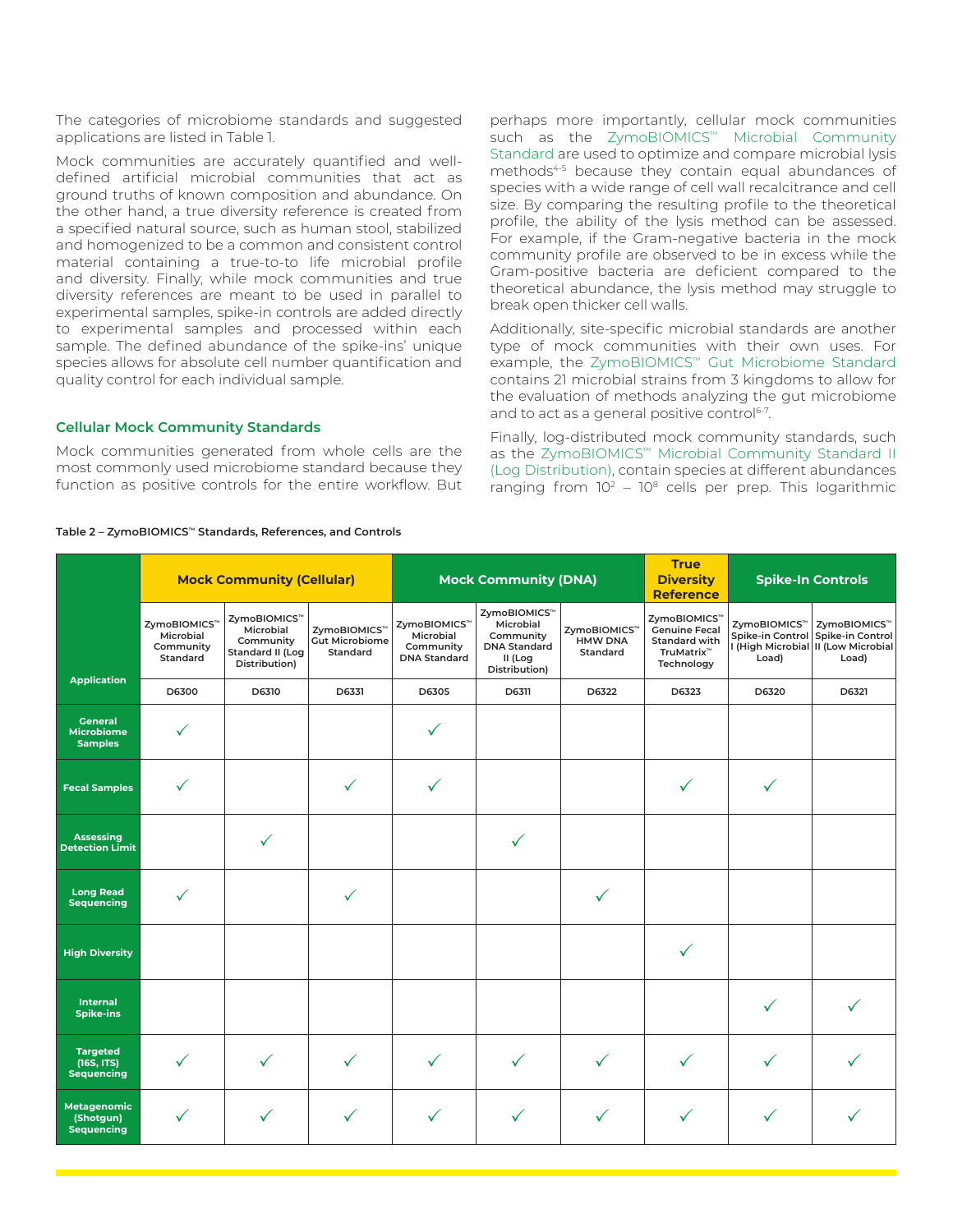distribution of species enables users to evaluate the detection limits of their microbiome analysis workflow<sup>8</sup>.

## **DNA Mock Community Standards**

Mock community standards made with purified microbial genomic DNA are more often used to detect biases and as optimization tools because they are utilized as input for library preparation rather than at the beginning of the workflow. DNA mock community standards such as the [ZymoBIOMICS™ Microbial Community DNA Standard](https://www.zymoresearch.com/products/zymobiomics-microbial-community-dna-standard) can be utilized to control biases associated with library prep and bioinformatics<sup>9-10</sup>. The optimization can be focused on library prep by first aligning NGS reads generated from the standard only to the genomes within the standard. After library prep has been optimized, the bioinformatics pipeline can be evaluated by aligning NGS reads against an entire reference database.

Similar to the cellular version, log distributed DNA standards, such as the ZymoBIOMICS™ Microbial Community DNA [Standard II \(Log Distribution\)](https://www.zymoresearch.com/products/zymobiomics-microbial-community-dna-standard-ii-log-distribution), are used to assess detection limits but for library prep and bioinformatics pipelines.

Furthermore, an emerging technology for metagenomic analysis and genome assembly is long-read sequencing, often referred to as 3rd gen sequencing. Critical to longread sequencing library prep and bioinformatics is high molecular weight DNA. The [ZymoBIOMICS™ HMW DNA](https://www.zymoresearch.com/products/zymobiomics-hmw-dna-standard) [Standard](https://www.zymoresearch.com/products/zymobiomics-hmw-dna-standard) is the only commercially available high molecular weight mock community, and has been used to evaluate sequencing chemistries and bioinformatic tools for long read sequencing11-12.

# **True Diversity Reference**

A true diversity reference is control material from a specified natural source that contains a complete, unchanging microbiome. In contrast to mock communities which have a quantified, known, and defined composition, the microbial composition of a true diversity reference is naturally derived. The [ZymoBIOMICS™ Fecal Reference with](https://www.zymoresearch.com/products/zymobiomics-fecal-reference-with-trumatrix-technology) [TruMatrix™ Technology](https://www.zymoresearch.com/products/zymobiomics-fecal-reference-with-trumatrix-technology)\* is the first commercially available true diversity reference stabilized for long-term and lot-tolot consistency. This reference features the high microbial diversity of a real fecal sample as well as a wide range of abundance.

Run-to-run and user-to-user consistency can be assessed on the same sample for each experiment. Reference materials can also be used to test system suitability by challenging experimental methods with actual source material. Bioinformatic analysis and taxonomy assignment are challenged with the added complexity of an unchanging true diversity sample. Since the microbial composition is static, the abundance and composition are stable and therefore allow users to assess method and analysis consistency.

## **Spike-in Controls**

Unlike mock communities and true diversity references, spike-in controls offer different functions when added directly to experimental samples. The ZymoBIOMICS™ Spike-in Controls are composed of very unique species, alien to the human microbiome as well as many others. This enables them to be spiked into samples without interfering with the native microbiome. The defined composition of these species enables the quantification of the absolute cell number within the unknown sample, when analyzed with NGS-based microbiome methods. Furthermore, an emerging use of these spike-in controls is as *in situ* quality controls, meaning that it can be used as a positive control for every sample rather than a positive control for a whole run. This is very useful for NGS-based pathogen diagnosis.

Two spike-in controls are available for different sample types. The [ZymoBIOMICS™ Spike-in Control I \(High Microbial](https://www.zymoresearch.com/products/zymobiomics-spike-in-control-i-high-microbial-load) [Load\)](https://www.zymoresearch.com/products/zymobiomics-spike-in-control-i-high-microbial-load) is meant for high biomass samples such as stool. The [ZymoBIOMICS™ Spike-in Control II \(Low Microbial Load\)](https://www.zymoresearch.com/products/zymobiomics-spike-in-control-ii-low-microbial-load) is meant for low microbial biomass samples such as sputum and bronchoalveolar lavage (BAL) fluid.

## **Choosing a Microbiome Standard**

The past several years has seen an explosion in the demand for microbiome standards, controls, and references that provide different and specific utilities. The scientists at Zymo Research share a passion for creating and providing the world with tools to improve microbiome data accuracy and reproducibility. As a result, the ZymoBIOMICS™ line of standards, references, and controls provides a range of utility for various microbiome applications. Additional information about the standards and applications can be found in Table 2.